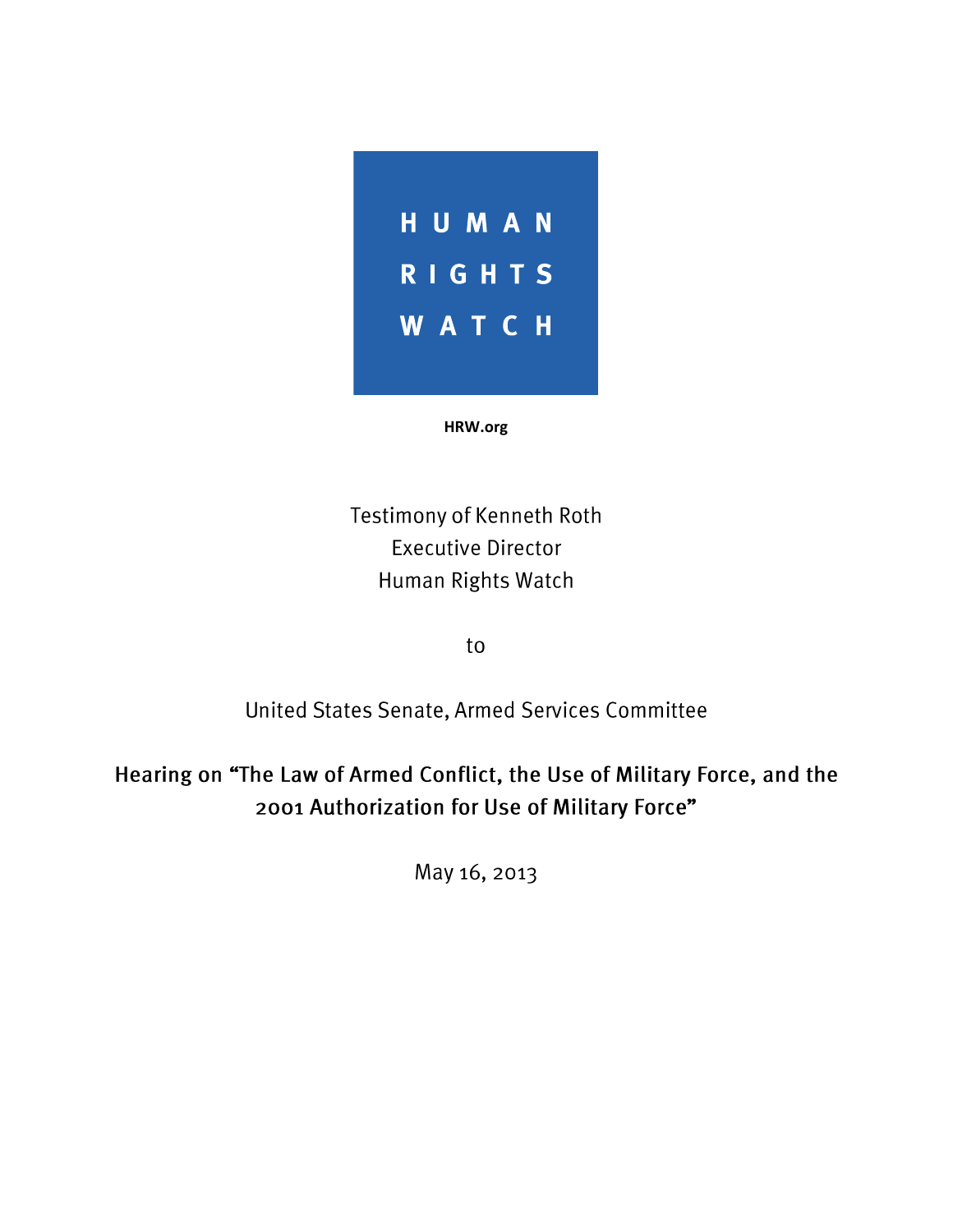Chairman Levin, Ranking Member Inhofe, other members of the Committee, thank you for the opportunity to testify at this important hearing. My name is Kenneth Roth. I am the executive director of Human Rights Watch, an independent nongovernmental organization operating in some 90 countries worldwide for the purpose of investigating and reporting on human rights conditions and defending basic rights. Human Rights Watch holds governments and others to the standards of international human rights law and, in times of armed conflict, to international humanitarian law, or the laws of war. In this testimony, I will address three main issues: 1.) how the 2001 Authorization for the Use of Military Force (AUMF) should be understood today and whether it should be extended or modified; 2.) what laws should govern drone attacks; and 3.) what should be done about Guantanamo and long-term detention without trial.

## **The Authorization for the Use of Military Force**

When it comes to our most basic rights, there is probably no more important distinction than the line between peace and war. In peacetime, the government can use lethal force only if necessary to stop an imminent threat to life, and it can detain only after according full due process. But in wartime, the government can kill combatants on the battlefield, and it has greatly enhanced power to detain people without charge or trial. So, safeguarding the right to life and liberty depends in important part on ensuring that the government is not operating by wartime rules when it should be abiding by peacetime rules.

Human Rights Watch does not ordinarily take positions on whether a party to a conflict is justified in taking up arms. Rather, once armed conflict breaks out, we generally confine ourselves to monitoring how both sides to the conflict fight the war, with the aim of enforcing international standards protecting noncombatants. In the Latin terms used among legal experts, we focus on *jus in bello*, not *jus ad bellum*.

However, the combination of a declared global war and the newly enhanced capacity to kill individual targets far from any traditional battlefield poses new dangers to basic rights—ones that will only grow as the US role in the Afghan armed conflict winds down. That leaves only al-Qaeda and similar armed groups but without the elements that traditionally limit use of the war power: the control of territory and a recognizable battlefield. To paint the problem most starkly, might a government that wants to kill a particular person simply declare "war" on him and shoot him, circumventing the basic due-process rights to which the target would ordinarily be entitled? Or, might a government intent on wiping out a drug gang simply declare "war" on its members? If a government wants to be less draconian but still avoid the burden of mounting a criminal prosecution, might it declare "war" on drug trafficking and detain without trial any participants it picks up?

These are not fanciful scenarios. Drug traffickers pose a violent threat to many Americans and are almost certainly responsible for more American deaths than terrorism. Already we talk of a metaphorical war on drugs. Why not a real war?

I hope we cringe at that thought. Detested as drug traffickers are, I hope we recoil at the thought of summarily killing or detaining them. But that is the risk if we allow the government unhindered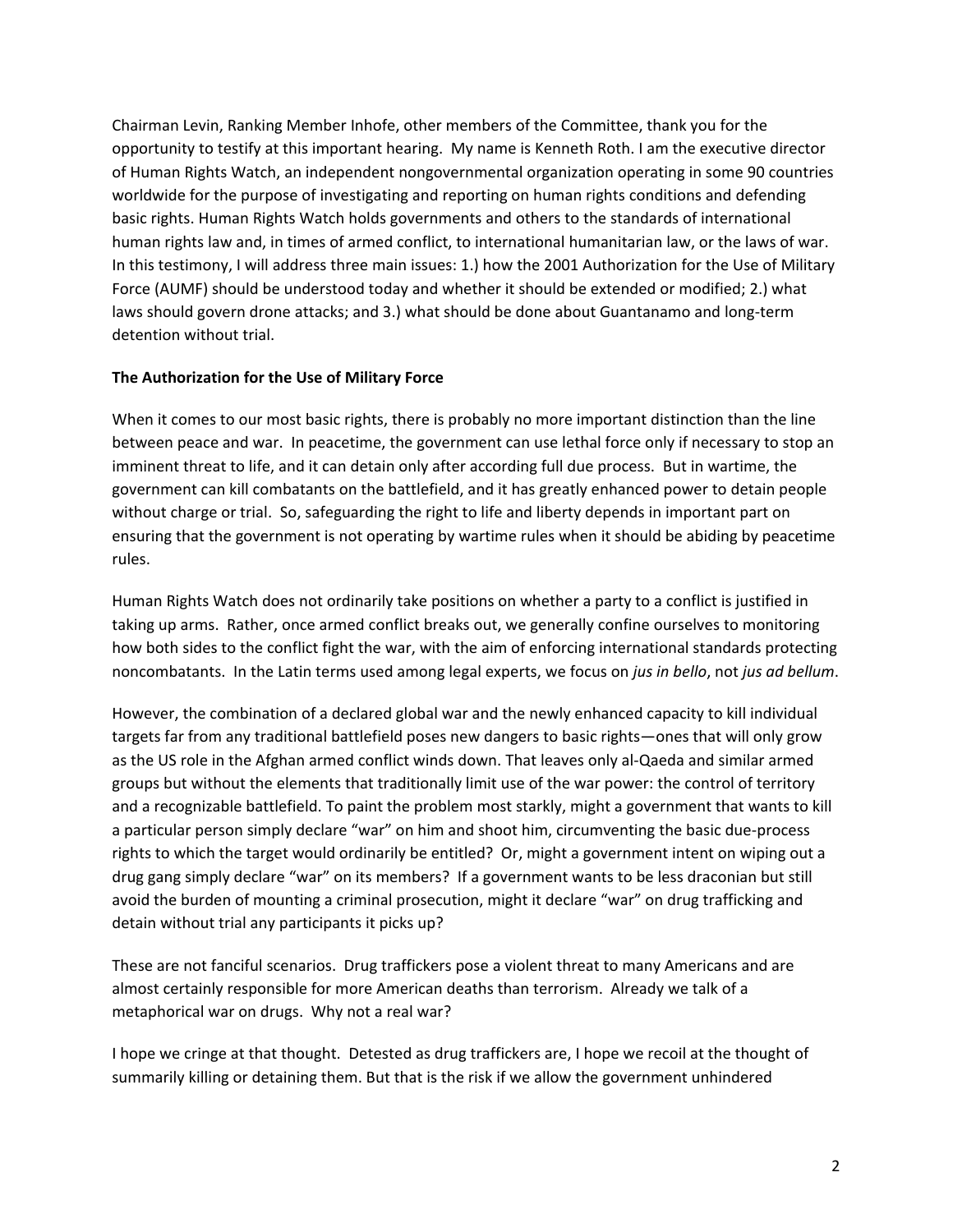discretion to decide when to apply war rules instead of peace rules. This threat of an end run around key constitutional rights highlights the need to articulate clear limits to any war related to terrorism.

Some have suggested that mere transparency around the war-peace distinction should be enough—that Congress might authorize ongoing war against terrorist groups present and future so long as the administration states clearly at any given moment the groups with which it is at war. But that openended authorization is dangerous, because governments will be tempted to take the easy path of war rules over the more difficult path of respecting the full panoply of rights that prevail in peacetime. We cannot trust that public scrutiny is enough to restrain abuse given how easy it is to vilify alleged terrorist groups.

If a particular group poses such a serious threat that it can be met only with war, focused war authorization can be sought. But an open invitation to live by war rules makes it too easy for the government to circumvent key rights.

Indeed, it is perilous enough when the government entrusted with the power to set aside certain peacetime rights is the United States. But once the US government takes this step, we can be certain that governments with far less sensitivity to rights will follow suit. The Chinas and Russias of the world will be all too eager to seize this precedent to pursue their enemies under war rules, be they "splittist" Tibetans or "subversive" dissidents.

Even without the AUMF, the United States is hardly defenseless against the scourge of terrorism. Since the September 11 attacks nearly a dozen years ago, the United States has vastly enhanced its intelligence, surveillance, and prosecutorial capacities. And, should these tools prove insufficient to meet a particular threat, the right of self-defense still allows resort to military force. However, because of the fundamental rights at stake, war should be an option of necessity, not a blank check written in advance, as some are proposing for a revamped AUMF. Now that that Afghan war is winding down, it is time to retire the AUMF altogether.

## **Drone Attacks**

The problem of excessive reliance on the rules of war for using deadly force is illustrated by the use of drones to kill suspects. Drone attacks do not necessarily violate international human rights or humanitarian law. Indeed, given their ability to survey targets for extended periods and to fire with pinpoint accuracy, drones may pose less of a threat to civilian life than many alternatives. Still, their use has become controversial because of profound doubts about whether the Obama administration is abiding by the proper legal standards to deploy them. For example, killing Taliban and al-Qaeda forces fighting US troops may be lawful in a traditional armed conflict like the one still underway in Afghanistan, but what is the justification for killing people who are not part of these groups in places like Yemen and Somalia? And where does northwestern Pakistan fit?

The Obama administration has offered several possible legal rationales for drone strikes, but with little clarity about the concrete, practical limits, if any, under which it purports to operate. Beyond the risk to people in these countries who face possible wrongful targeting, the lack of clarity denies Congress and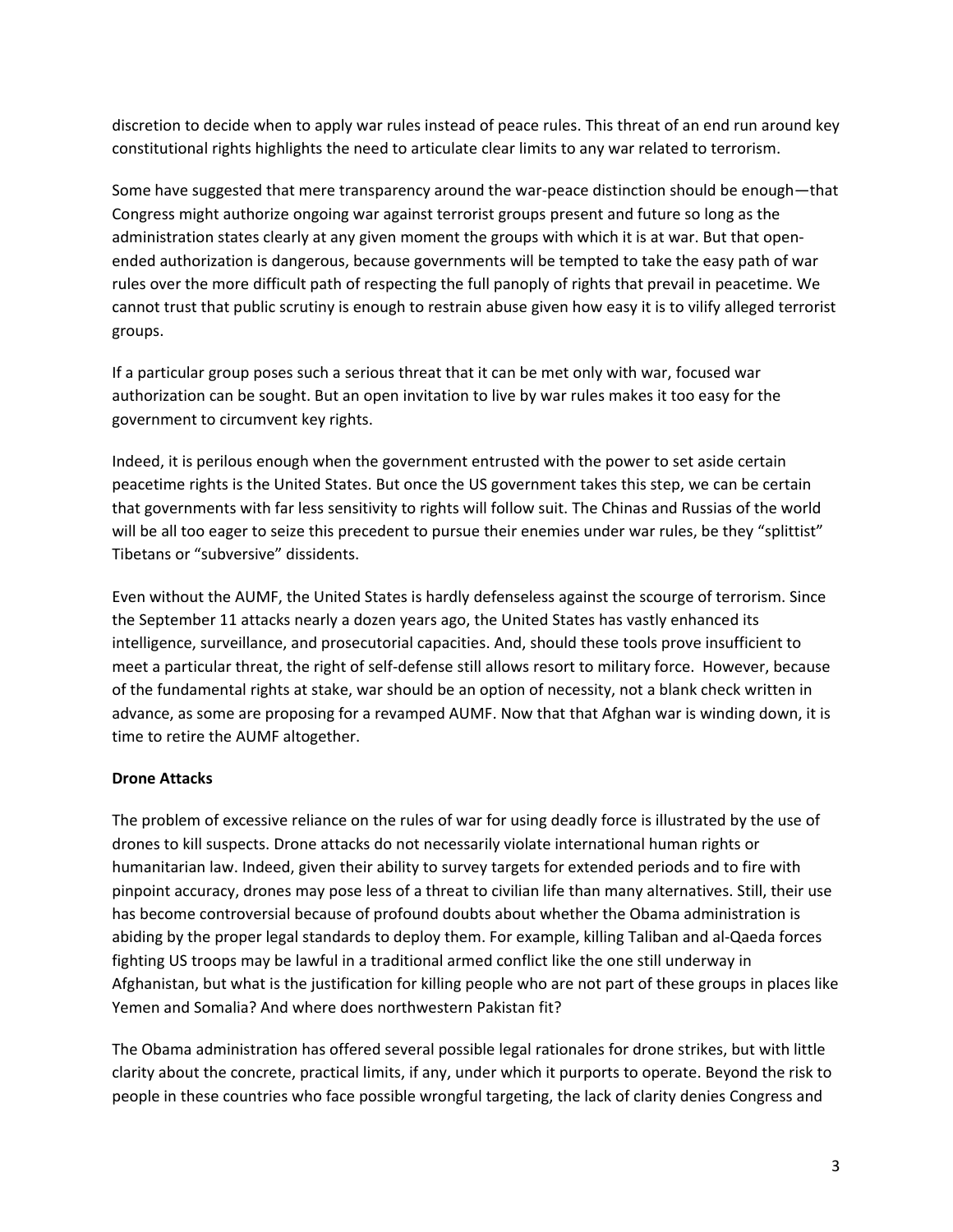the American public the ability to exercise effective oversight. It also makes it easier for other countries that are rapidly developing their own drone programs to interpret that ambiguity in a way that is likely to lead to serious violations of international law.

One possible rationale for drone strikes comes from international humanitarian law governing armed hostilities. The Obama administration has formally dropped the Bush administration's use of the phrase "global war on terror," but its interpretation of the AUMF as authorizing "war with al Qaeda, the Taliban, and associated forces" looks very similar. This expansive view of the "war" currently facing the United States cries out for a clear statement of its limits. Does the United States really have the right to attack anyone it might characterize as a combatant against the United States anywhere in the world? We would hardly accept summary killing if the target were walking the streets of London or Paris.

John Brennan has said that as a matter of policy the administration has an "unqualified preference" to capture rather than kill all targets. But what are the factors leading the administration to decide that this preference can be met? Will it kill simply because convincing another government to arrest a suspect may be difficult? If so, how much political difficulty will it put up with before launching a drone attack? Will it kill simply because of the risk involved if US soldiers were to attempt to arrest the suspect? If so, how much risk is the administration willing to accept before pulling the kill switch? The truth is that we have no idea. We don't know whether these decisions are being made with appropriate care or not. We do know that other governments are likely to interpret this ambiguity in ways that are less respectful than we would want of the fundamental rights involved.

Moreover, away from a traditional battlefield, international human rights law requires the capture of enemies if possible. As noted, failing to apply that law encourages other governments to circumvent it as well—to summarily kill suspects simply by announcing a "war" against their group without there being a traditional armed conflict anywhere in the vicinity. Imagine the mayhem that Russia could cause by killing alleged Chechen "combatants" throughout Europe, or China by killing Uighur "combatants" in the United States. In neither case is the government where the suspect is located likely to cooperate with arrest efforts. And these precedential fears are real: China recently considered using a drone to kill a drug trafficker in Burma.

Even leaving aside the scope of the "war" in which the United States is engaged, the existence of armed conflict entitles the warring parties to shoot at only the other side's combatants, not civilians. Indeed, under the laws of war, all feasible precautions must be taken to avoid harm to civilians, and in case of doubt a person must be considered a noncombatant. How does the Obama administration square these legal limitations with its alleged use of "signature strikes," that is, its attacks on people whose identities are unknown but who are seemingly deemed to be combatants by virtue of behavior that is shared by people who are not directly participating in hostilities against the United States. For example, in places like Yemen or Somalia, many people carry weapons openly without being part of any combat force, let alone one challenging the United States. Nor does a person become a combatant merely by associating with others who might be planning to attack Americans, given that international humanitarian law recognizes many such people—drivers, cooks, doctors, financiers—as noncombatants. The administration's lack of transparency means we have no idea whether or not in launching drone attacks it is applying a legally defensible definition of a combatant.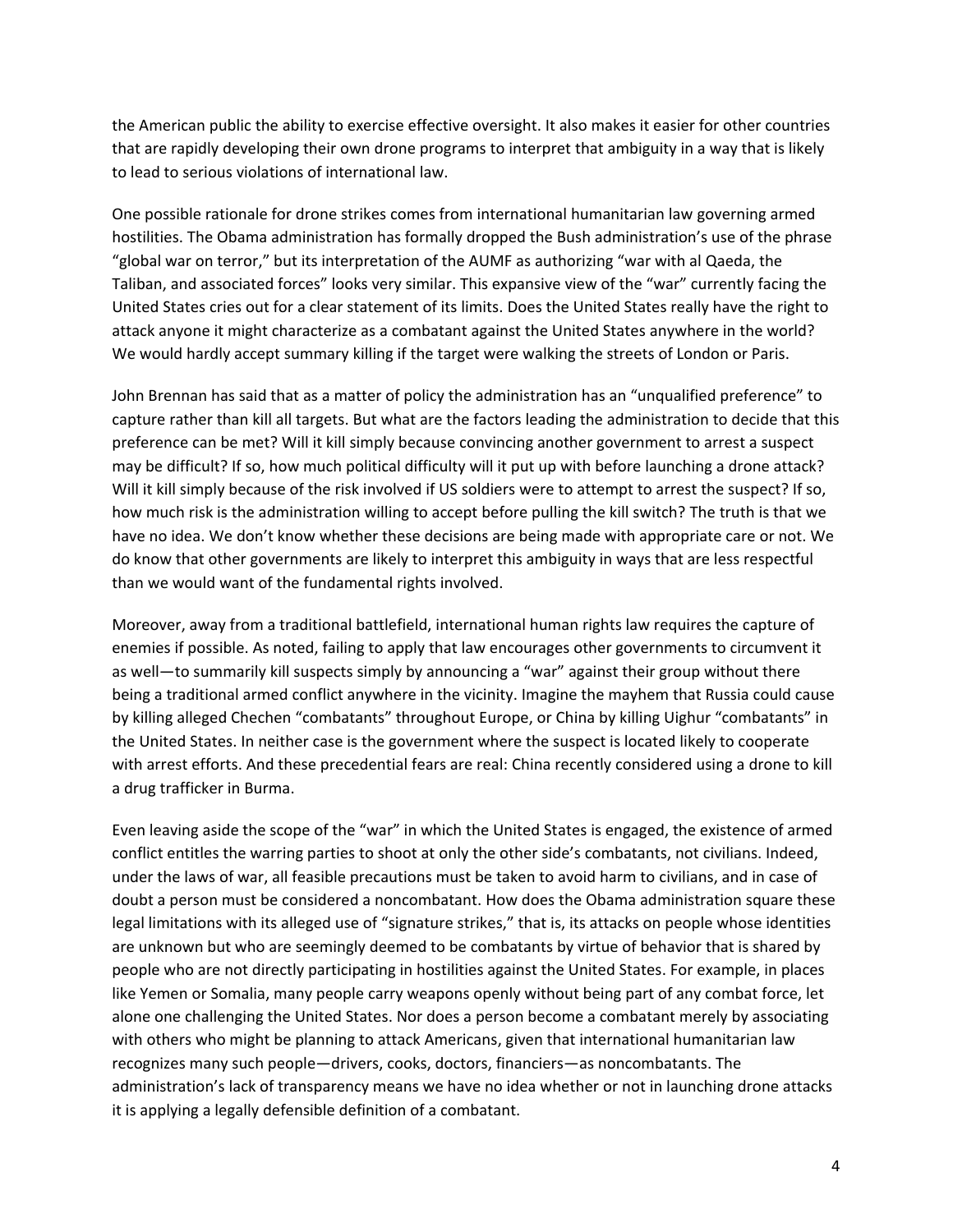There is also the question of whose war the United States is fighting. Most assume that it is targeting only people plotting to attack the United States, but there are reasons to doubt that assumption. The vagueness of the signature-strike criteria means it is quite possible that the people being targeted are at war with the governments of Yemen or Pakistan, not the United States. In one recently reported case, the United States appeared to target someone in Pakistan whom the Pakistani government wanted to eliminate but who was not engaged in any hostilities against the United States; the killing reportedly occurred as a quid pro quo for allowing the CIA to operate its drone program in Pakistan.<sup>1</sup> There is no law barring the United States from fighting other nations' wars, but that is not what most Americans think the drone program is doing.

Even in the absence of a combatant at war with the United States, the US government is entitled to use lethal force in certain limited circumstances under international human rights law. A police officer on the streets of Washington, for example, is entitled to shoot a suspect if it is the last feasible resort to avoid an "imminent" threat to life—such as when a hostage-taker is holding a gun to a victim's head. That same standard might justify targeting people overseas as well (leaving aside questions of sovereignty, which would depend on the consent of the relevant government).

At times the Obama administration has used this language of imminence but it has done so in a way that seems to render it infinitely elastic. The administration has argued that it should not have to wait until the last possible moment to avert a planned attack—a fair point—but in certain circumstances it appears to be lethally striking targets where no reasonable claim of an imminent threat can be made. The alleged use of signature strikes provides perhaps the clearest illustration of the problem. The lack of clarity and transparency surrounding the drone program leaves the impression that people are being targeted for no more than carrying weapons and associating with unsavory people. The administration's unwillingness in many cases to articulate anything remotely resembling an imminent threat makes it seem that human rights standards on policing, insofar as they are being relied upon to justify drone strikes, are being flouted.

## **Guantanamo**

 $\overline{\phantom{a}}$ 

International human rights law prohibits prolonged detention without charge or trial, yet many detainees have been held in Guantanamo for eleven years without charge. For many of them, the administration says it has no plan ever to prosecute. The administration sought to justify these detentions at first by reference to international law governing armed conflict between governments, but the conflict between the United States and Afghanistan ended in 2002. The administration now clings to the AUMF, but the factual predicate for it—US involvement in the conflict with the Taliban and al-Qaeda—is also coming to an end. And, in any event, people detained in the context of an armed conflict between a government and an armed group—such as the current conflict in Afghanistan—should be charged and tried, not detained. The administration's misuse of the AUMF to rationalize prolonged detention without trial in Guantanamo is another reason why the AUMF should not be extended.

<sup>&</sup>lt;sup>1</sup> Jonathan Landay, "Obama's drone war kills 'others,' not just al Qaida leaders," McClatchy Newspapers, April 9, 2013; Mark Mazetti, "A secret deal on drones, sealed in blood," The New York Times, April 6, 2013.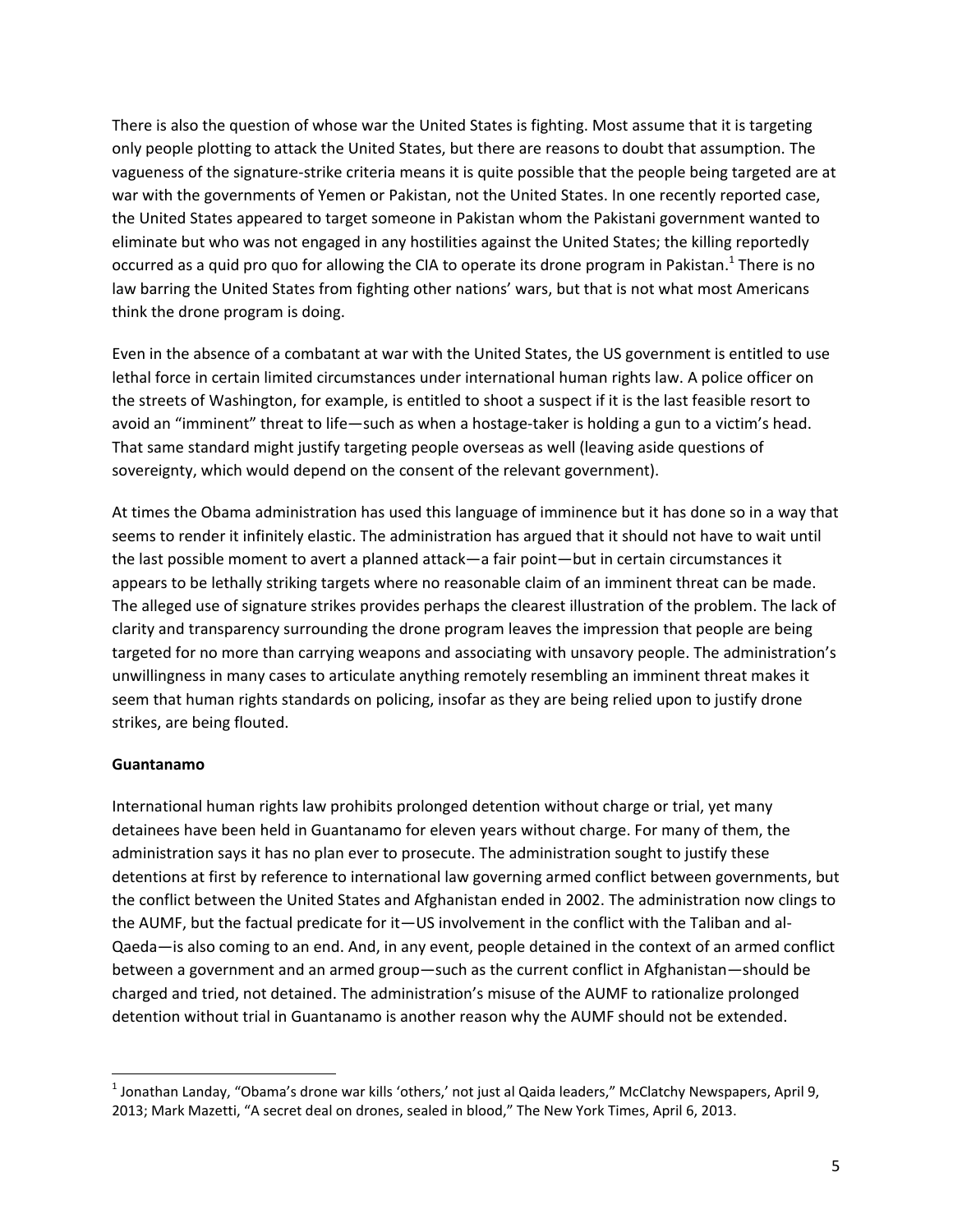Moreover, when it comes to combatants in an armed conflict, the power to detain can easily be linked to the power to kill. If the United States is going to claim the right to detain "combatants" without end on the basis of a global war unconnected to a traditional battlefield, against a non-state enemy that does not control any substantial territory, other nations will undoubtedly make similar claims. And, once governments identify people as combatants, however wrongful that may be, they will inevitably claim the power not only to detain them without charge or trial but also to kill them. Although the United States currently detains many people who are clearly not combatants – those drivers, cooks, doctors and financiers, among others – it should be mindful of how its policies can be interpreted.

The best solution is still to try suspects in regular federal courts, with their entrenched procedural protections designed to provide fair trials. Security concerns can reasonably be handled; for example, if trials in the regular United States Courthouse for the Southern District of New York are deemed too difficult despite its long history of trying dangerous criminals such as drug czars and mafia dons, trials could be held securely and with little disruption on nearby Governor's Island. However, the United States has already tried former CIA- and Guantanamo-detainee Ahmed Ghailani without incident in the regular courthouse for the Southern District of New York.

By contrast, Congress's insistence on using military commissions at Guantanamo has been an unmitigated disaster. The only two convictions obtained after full trials have both been overturned by the United States Court of Appeals for the District of Columbia Circuit; the five other convictions obtained were by plea bargain. During the same time that the military commissions have obtained these seven convictions, federal courts have prosecuted some 500 terrorism suspects. In addition, there are profound and legitimate concerns about the fairness of a system that, among other things, permits the introduction into evidence of coerced statements from witnesses, allows the military to hand-pick the jury pool, and severely compromises the attorney-client privilege.

Roughly half of the Guantanamo detainees have theoretically been approved for transfer to their home or third countries, and those transfers can proceed if the administration certifies that appropriate security arrangements have been made. The administration should accelerate its efforts to make those arrangements.

However, the administration also claims that there remains a category of detainees who are "too dangerous" to release but who cannot be tried because either there is insufficient admissible evidence to prosecute them or their acts did not amount to a chargeable crime. The administration purports to hold these men under the above-described war powers. But even under war rules, the purpose of detention is to keep the enemy from returning to the battlefield. As the US involvement in the Afghan war winds down, it is not clear what war the men released from Guantanamo would return to. And if the fear is that they would join in criminal activity, the answer lies in criminal prosecution, including for such inchoate crimes as conspiracy or attempt, not the "Minority Report" approach of detaining them for crimes that they might at some future point plan to commit.

Given Guantanamo's enormous stain on America's reputation, there is good reason to believe that these continuing detentions are causing more harm than good to America's security and counterterrorism efforts. President Obama himself has stated that keeping Guantanamo open weakens US national